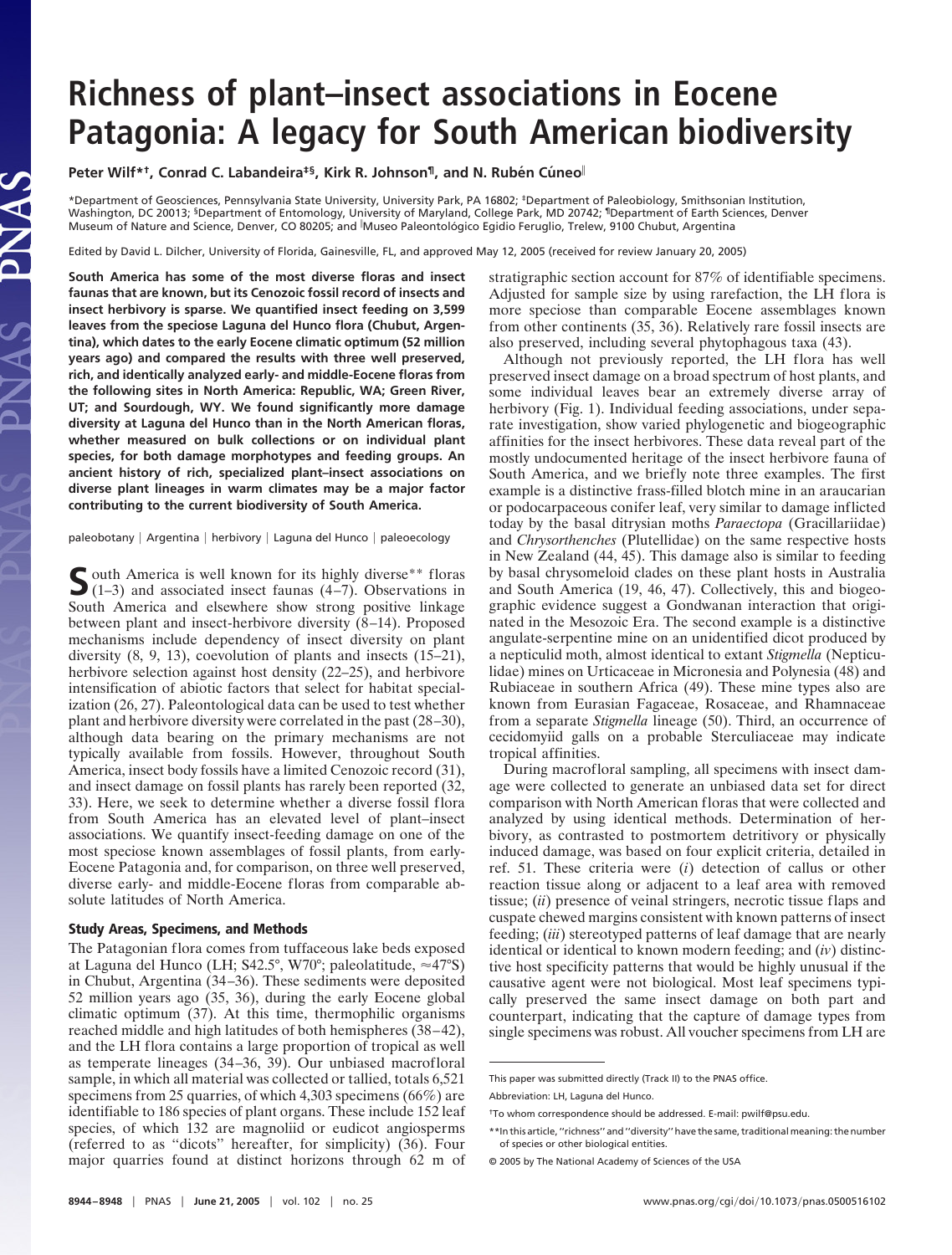

**Fig. 1.** Three functional feeding groups (mining, galling, and external feeding), including two types of mines, occurring on a single leaf of ''*Cupania*'' *grosse*-*serrata* (Sapindaceae; MPEF-Pb 983, from locality LH-2). The photographed specimen at upper right is depicted as a camera lucida drawing at left, with intervening circular *Insets*. (Scale bars, 2 mm.) *Insets* show the following details (from top to bottom): an unattributed blotch mine with remnant frass; a cluster of three galls with exit holes along a secondary vein; a gall whose margin has been consumed by an external feeder; two galls, one of which has been consumed by an external feeder; and two linear, probably lepidopteran gracillariid, mines with early sap-feeding and subsequent solid-feeding instars, the latter characterized by serpentine frass trails. Crosscutting feeding relationships and gall placement show the temporal order of herbivory events to be mining, galling, and external foliage feeding.

deposited at the Museo Paleontológico Egidio Feruglio, as described in ref. 36.

We scored 3,599 identified dicot leaves for presence or absence of 52 discrete damage types, belonging to four functional feeding groups: external feeding, mining, galling, and piercingand-sucking. The damage types are expanded from our previous work on Cretaceous and Paleogene floras from the Western Interior USA (28–30, 51, 52). Some damage types may have been



**Fig. 2.** Resampling curves for insect-damage diversity on herbivorized dicot leaves for bulk floras, from the LH (four major quarries at distinct stratigraphic levels: LH-2, LH-4, LH-6, and LH-13; see text), Republic (Rep), Green River (GR), and Sourdough (Sd) floras. The curves show the means of 5,000 randomized resamples, with replacement, of the number of damage types (*a*) or functional feeding groups (external feeding, galling, mining, and piercing-and-sucking) (*b*) found on the number of herbivorized dicot leaves indicated on the horizontal axis (horizontal spacing of 20 specimens), up to the total number of collected herbivorized specimens. Curve endpoints are enlarged to increase visibility of separate curves. Curves for Republic have no endpoint depicted because this sample has 507 herbivorized specimens, terminating outside the graphed area. Error bars of  $\pm 1\sigma$  are placed on the most diverse North and South American curves in each graph. The percentage of leaves with insect damage was 33.1%, 13.1%, 29.5%, and 29.3% for LH-2, LH-4, LH-6, and LH-13, respectively, suggesting a taphonomic bias at LH-4, and 49.8%, 19.4%, and 34.8% for Republic, Green River, and Sourdough, respectively.

created by multiple biological species, or a single biological species may have produced multiple damage types (53). However, damage-type data record trophic interactions at varying levels of host specialization and thus most directly indicate the diversity of ecological associations, rather than the actual diversity of herbivores (28, 30). Many relatively rare damage types are typically made by host-specialized insects (54) and can be diagnostic of particular herbivore clades when fossilized (55–57); their diversity may have a relatively direct proportional relationship to herbivore diversity. Nonfeeding damage, such as oviposition scars and fungal infections, was excluded from analysis.

The three North American samples are as follows: 1,019 dicot leaf specimens from the early Eocene, lacustrine Republic flora,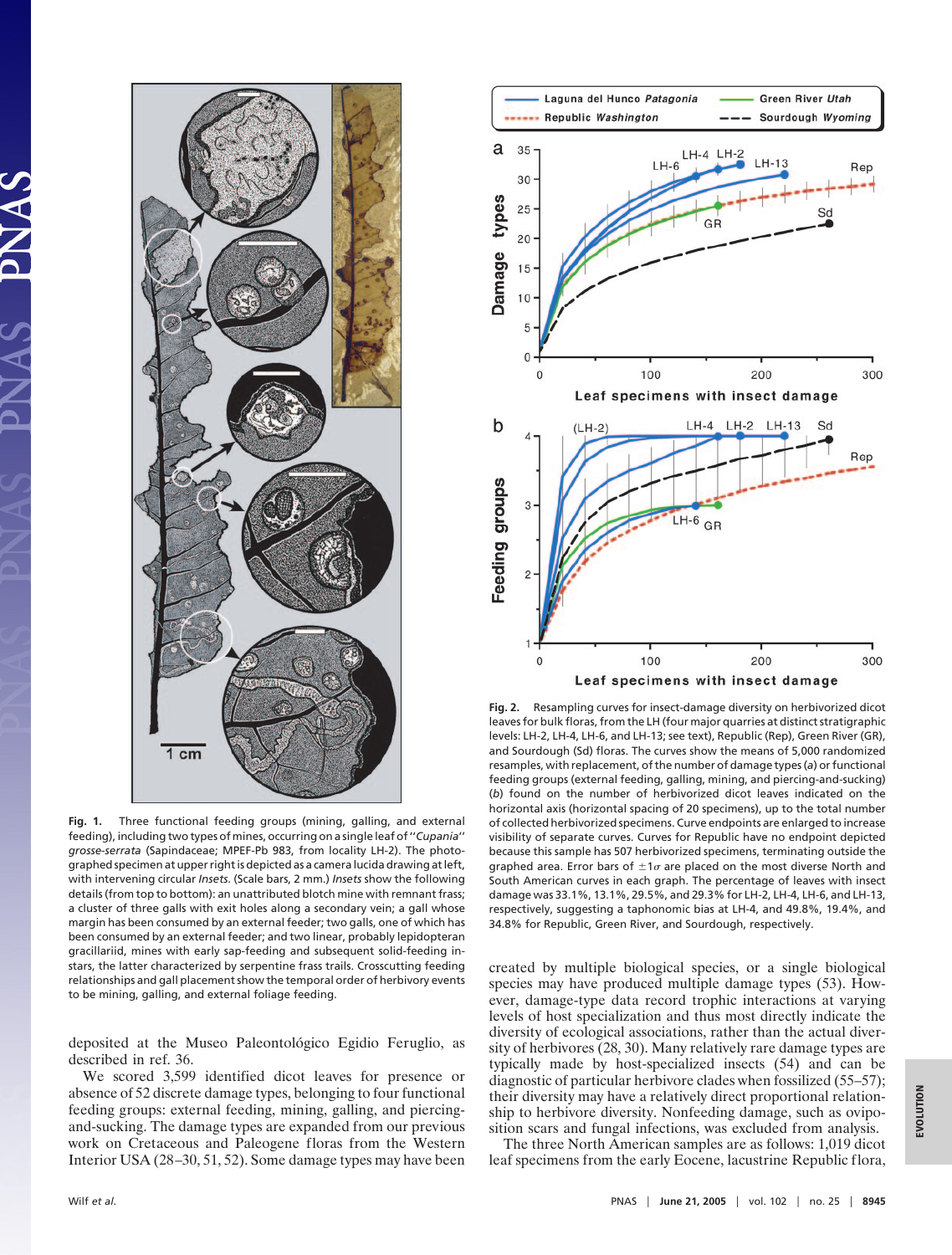

Fig. 3. Resampled, rank-ordered insect-feeding diversity on individual dicot host plant species with ≥10 damaged specimens. For each species, the mean is shown (+1*o*) of 5000 randomized resamples, with replacement, of 10 herbivorized leaves per resample. (a) Damage types. (b) Functional feeding groups. Abbreviated genera are *Cedrelospermum*, *Macginitiea*, and *Parvileguminophyllum*. Genera in quotations were assigned from the historic literature (32, 34) and are in need of taxonomic revision.

Klondike Mountain Formation, northeastern Washington (58, 59); 894 specimens from the middle Eocene, lacustrine Green River flora, Green River Formation, northeastern Utah (29, 60); and 792 specimens from the early Eocene, fluvial Sourdough flora, Wasatch Formation, southwestern Wyoming (28, 29, 61), which constitute a total of 2,705 North American identified dicot leaves. All are unbiased, quantitative samples from single stratigraphic horizons. Republic insect-damage data are from a collection made by K.R.J. at the Denver Museum of Nature and Science (locality 2130), as discussed in refs. 35 and 36. Although no North American site that is an exact match exists, Republic is the most similar to LH in terms of volcanic setting, age, depositional environment, and distance from coastline (35). Adjusted for sample size, Republic has the most speciose dicot-leaf flora known from Eocene North America (36), as well as diverse feeding damage, based on a qualitative assessment (52). Insect-damage data for the Green River and Sourdough floras have been reported in refs. 28 and 29. The Green River assemblage represents a seasonally dry climate, which had characteristic effects on herbivory discussed in ref. 29, and the Sourdough sample is from or very near the beginning of the early Eocene climatic optimum (61, 62). The Sourdough flora, by comparison with the late Paleocene in the same area of Wyoming, records a diversification of plants and herbivory with warming temperatures (28).

We analyzed the insect damage data for bulk collections from single quarries (Fig. 2, including all four major quarries at LH) and for individual host species (Fig. 3). To maximize sample size and decrease noise in the species-level analyses, each species was lumped over all 25 LH quarries. The data were tabulated and processed separately for total damage types and functional feeding groups (Figs. 2 and 3). Analysis of damage types treats all kinds of damage equally, including the damage that is often made by unspecialized insects (such as hole and margin feeding), but it is sensitive to the full morphological spectrum of insect damage. Analysis of feeding groups, because only four categories are scored, is more sensitive to relatively rare damage typically inflicted by host-specialized insects in the mining, galling, and piercing-and-sucking categories (54). We analyzed the data by both including and excluding undamaged leaves, and we found that confining analyses to damaged leaves decreases noise and is a major analytical improvement, although sample size is reduced as a consequence. From each data matrix of herbivorized specimens by damage types, we generated resampling curves for insect damage richness at individual quarries, by using all host species combined (see legend to Fig. 2 for details). For individual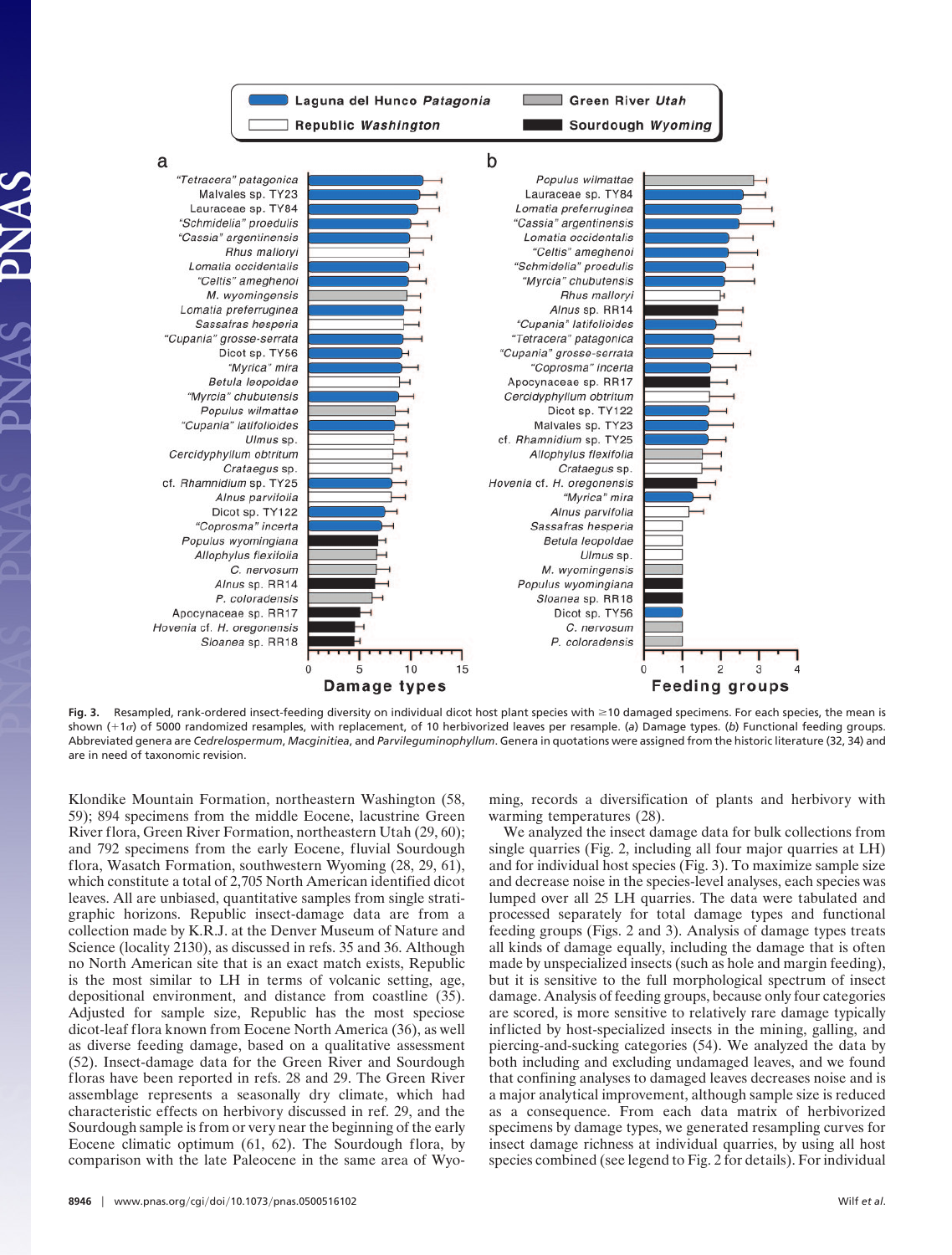

**Fig. 4.** Grand means for the resampled species means (shown in Fig. 3) of insect-damage diversity,  $\pm 1$  standard error of the mean, including single and pooled (second from right) North American samples. *n*, Number of species in sample. Black circles and left scale, damage types; gray squares and right scale, functional feeding groups. Asterisks next to North American grand means indicate significance (one-way ANOVA) of comparisons with corresponding LH grand means.

host species with  $\geq 10$  total specimens with insect damage, we show the resampled mean numbers of damage types and feeding groups for 10 herbivorized specimens (see legend to Fig. 3 for details). These host species means were also combined into floral grand means (Fig. 4).

## **Results and Discussion**

The resampled number of damage types at each of the four major LH quarries significantly exceeds all three North American samples (Fig. 2*a*). The number of functional feeding groups is greater than all North American samples for three of the four LH quarries (Fig. 2*b*; piercing-and-sucking damage was not found at LH-6 or Green River). These LH samples saturate quickly on the resampling curves with respect to feeding groups (Fig. 2*b*): LH-2 reaches 3.95 of the 4 possible feeding groups at 61, LH-13 at 101, and LH-4 at 161 leaf specimens, whereas Sourdough reaches this value at 261 and Republic at 481 leaf specimens. Notably, the quarry with the greatest plant diversity, LH-2 (36), also has the maximum richness of both damage types and feeding groups.

Elevated diversity of both damage types and feeding groups is also clear on individual hosts (Fig. 3), where LH species occupy most of the highest values. The two measures are not well correlated among hosts (Spearman rank-order correlation coefficient, 0.46), showing variance in herbivore accommodation within vs. among

- 1. Gentry, A. H. (1988) *Proc. Natl. Acad. Sci. USA* **85,** 156–159.
- 2. Davis, S. D., Heywood, V. H., Herrera MacBryde, O. & Hamilton, A. C. (1997) *Centres of Plant Diversity: A Guide and Strategy for their Conservation* (World Wide Fund for Nature, London), Vol. 3.
- 3. Phillips, O. L. & Miller, J. S. (2002) *Global Patterns of Plant Diversity: Alwyn H. Gentry's Forest Transect Data Set* (Missouri Botanical Garden Press, St. Louis).
- 4. Erwin, T. L. (1982) *Coleopt. Bull.* **36,** 74–75. 5. Price, P. W., Diniz, I. R., Morais, H. C. & Marques, E. S. A. (1995) *Biotropica*
- **27,** 468–478.
- 6. Robbins, R. K., Lamas, G., Mielke, O. H. H., Harvey, D. J. & Casagrande, M. M. (1996) in *Manu: The Biodiversity of Southeastern Peru*, eds. Wilson, D. E. & Sandoval, A. (Smithsonian Institution, Washington, DC), pp. 217–252.

herbivore guilds (damage type vs. feeding group richness). Only two species, both from LH, rank in the top five in both categories: Lauraceae sp. and ''*Cassia*'' *argentinensis*, a legume (Fig. 3). Among the heavily herbivorized species at LH are both typically tropical (Lauraceae, Fabaceae, Malvales, Myrtaceae, and Sapindaceae) and temperate or tropical montane (two species of *Lomatia*) lineages. The conspicuous exception to the LH hosts ranking highest in damage diversity is *Populus wilmattae* from the Green River flora, which has the maximum feeding group diversity (Fig. 3); elevated herbivory on *P. wilmattae* may result from its adaptations to moist, riparian habitats within the seasonally dry Green River climate, as described in ref. 29.

Floral grand means of the host data in Fig. 3 show the 16 LH species to have more damage types and feeding groups than either the single or pooled North American samples (Fig. 4). The difference is highly significant for the pooled sample and significant for four of six single North American samples, despite the low numbers of species available in the single samples (Fig. 4). Among the North American floras, Green River and especially Sourdough are low in damage-type diversity but high in feeding-group diversity, whereas Republic has a relatively high number of damage types; these results from individual host species are mostly similar to their encompassing bulk floras (Fig. 2).

The LH flora has the maximum scores for both damage types and feeding groups, whether scored on bulk floras from several distinct stratigraphic levels or on individual host species (Figs. 2–4). The bulk floral results (Fig. 2), especially for feeding groups, are consistent with the pronounced host-specificity of extant herbivorous insects (20, 48, 54) and the possible accumulation of herbivore diversity from distinct component communities (63, 64) of herbivore species on many different plant hosts. Separately, herbivory data from individual hosts (Figs. 3 and 4) indicate greater richness within component communities at LH than at the North American sites.

Our results reinforce modern observations that plant and insect-herbivore diversity are positively linked (8–10, 13, 14) and demonstrate an elevated richness of plant–insect associations within the Patagonian Eocene ecosystem. This diversity is an ancient legacy for the dominant ecological pattern seen in extant South American tropical and subtropical forests: highly diverse, specialized insect herbivores on speciose floras. To test the generality of our results temporally and spatially, comparable data are needed from other South American sites with well preserved paleofloras, especially at low paleolatitudes.

We thank L. Canessa, B. Cariglino, I. Escapa, M. Gandolfo, C. González, R. Horwitt, F. Marsh, D. Meade-Hunter, S. Passmore, P. Puerta, M. Reynolds, E. Ruigomez, and S. Wing for exceptional assistance in the field and laboratory; P. Coley, R. Horwitt, D. Royer, two anonymous reviewers, and the Editor for comments on drafts that greatly improved the manuscript; and the Nahueltripay family for land access. This work was supported by National Geographic Society Grant 7337-02, National Science Foundation Grant DEB-0345750, the University of Pennsylvania Research Foundation, the Andrew W. Mellon Foundation, Petroleum Research Fund Grant 35229-G2, and the Penn State Institutes of the Environment.

- 7. Jolivet, P. & Verma, K. K. (2002) *Biology of Leaf Beetles* (Intercept, Andover, U.K.).
- 8. Murdoch, W. W., Evans, F. C. & Peterson, C. H. (1972) *Ecology* **53,** 819–829.
- 9. Siemann, E., Tilman, D., Haarstad, J. & Ritchie, M. (1998) *Am. Nat.* **152,** 738–750.
- 10. Wright, M. G. & Samways, M. J. (1998) *Oecologia* **115,** 427–433.
- 11. Knops, J. M. H., Tilman, D., Haddad, N. M., Naeem, S., Mitchell, C. E., Haarstad, J., Ritchie, M. E., Howe, K. M., Reich, P. B., Siemann, E. & Groth, J. (1999) *Ecol. Lett.* **2,** 286–293.
- 12. Leigh, E. G., Jr., (1999) *Tropical Forest Ecology: A View from Barro Colorado Island* (Oxford Univ. Press, New York).